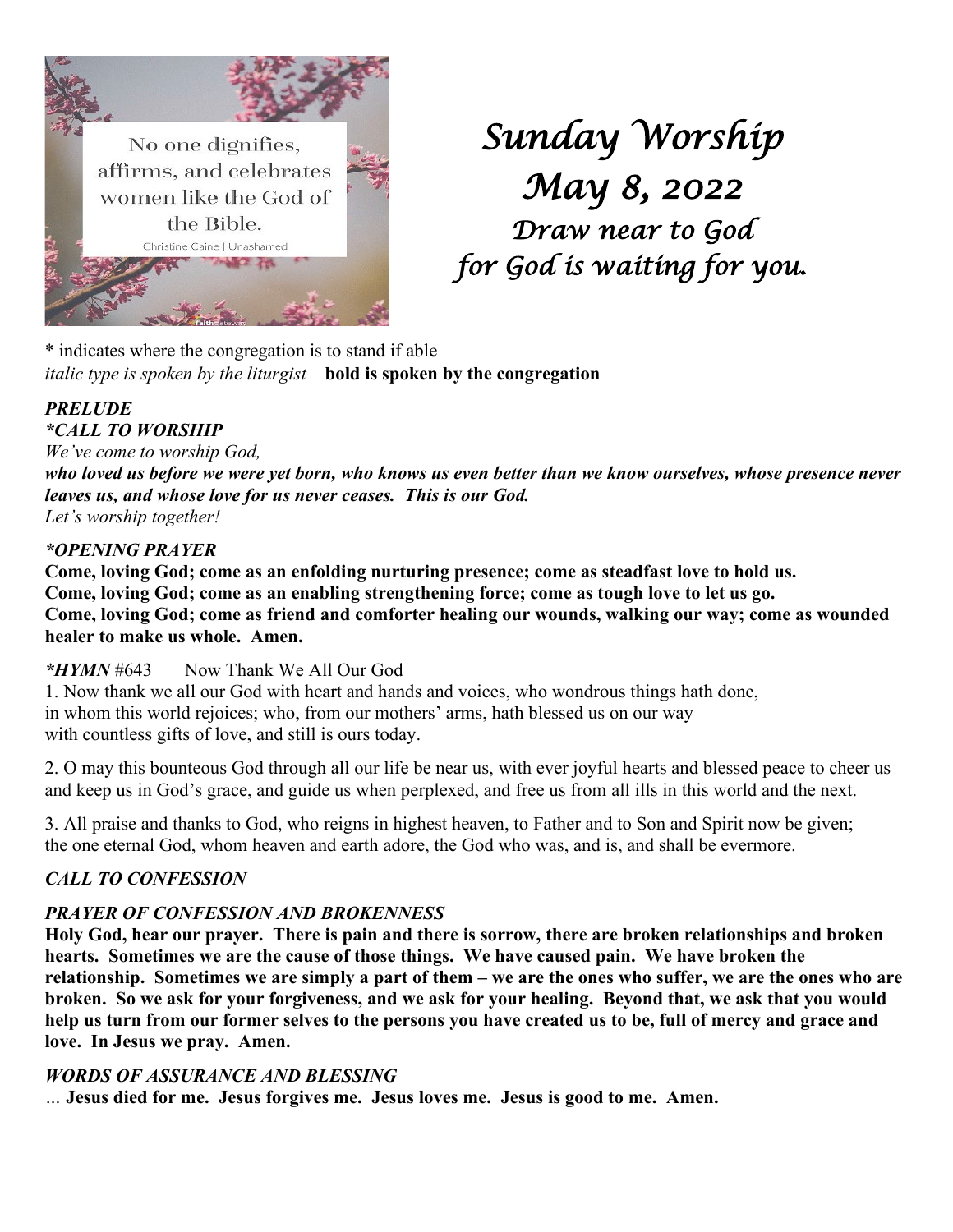## *\*GLORIA PATRI*

**Glory be to the Father, and to the Son, and to the Holy Ghost; as it was in the beginning, is now, and ever shall be, world without end. Amen. Amen.**

*OLD TESTAMENT LESSON* Proverbs 31:10-30

## *TIME WITH THE CHILDEN*

## *\*HYMN* #324 For All the Faithful Women

1. For all the faithful women who served in days of old, to you shall thanks be given; to all the story told. They served with strength and gladness in tasks your wisdom gave. To you their lives bore witness, proclaimed your power to save.

2. We praise your name for Miriam, who sang triumphantly while Pharaoh's vaulted army lay drowned beneath the sea; for Ruth, who left her homeland and ventured forth in faith, who pledged to serve and worship Naomi's God till death.

3. We sing of busy Martha, who toiled with pot and pan while Mary sat in silence to hear the word again. We praise the other Mary, who hastened to the tomb and found her Lord arisen, dispelling doubt and gloom.

4. Lord, hear our praise for Dorcas, who served the sick and poor. Her hands were cups of kindness, her heart an open door. O God, for saints and servants, our fervent prayer we raise, that, faithful in your service, our lives may sing your praise.

## *NEW TESTAMENT LESSON* Luke 8:1-3

**SERMON** *All* God's Creatures Have a Place in the Choir – Including Women!

## *THE TREE OF LIFE AND THANKSGIVING FOR WOMEN IN OUR LIVES*

*\*HYMN* God of the Women by Carolyn Winfred Gillette

1. God of the women who answered your call, trusting your promises, giving their all, Women like Sarah and Hannah and Ruth — give us their courage to live in your truth.

2. God of the women who walked Jesus' Way, giving their resources, learning to pray, Mary, Joanna, Susanna, and more — may we give freely as they did before.

3. God of the women long put to the test, left out of stories, forgotten, oppressed, Quietly asking: "Who smiled at my birth?" — in Jesus' dying you show us our worth.

4. God of the women who ran from the tomb, prayed with the others in that upper room, Then felt your Spirit on Pentecost Day — may we so gladly proclaim you today.

5. O God of Phoebe and ministers all, may we be joyful in answering your call. Give us the strength of your Spirit so near that we may share in your ministry here*.*

#### *RECOGNITION OF THE OFFERING \*DOXOLOGY*

**Praise God from whom all blessings flow. Praise him, all creatures here below. Praise him above, ye heavenly hosts. Praise Father, Son, and Holy Ghost. Amen.**

## *PRAYER OF DEDICATION*

**God of Great gifts, we give you these gifts today knowing that you are the Father of gifts. You mother us constantly providing for us, caring for us. As we have been abundantly provided for, so we give abundantly to the work that you give us to do, the work of the church, the care for those who are poor. Accept these gifts in Jesus' name. Amen.**

*BLESSING THE BLANKETS*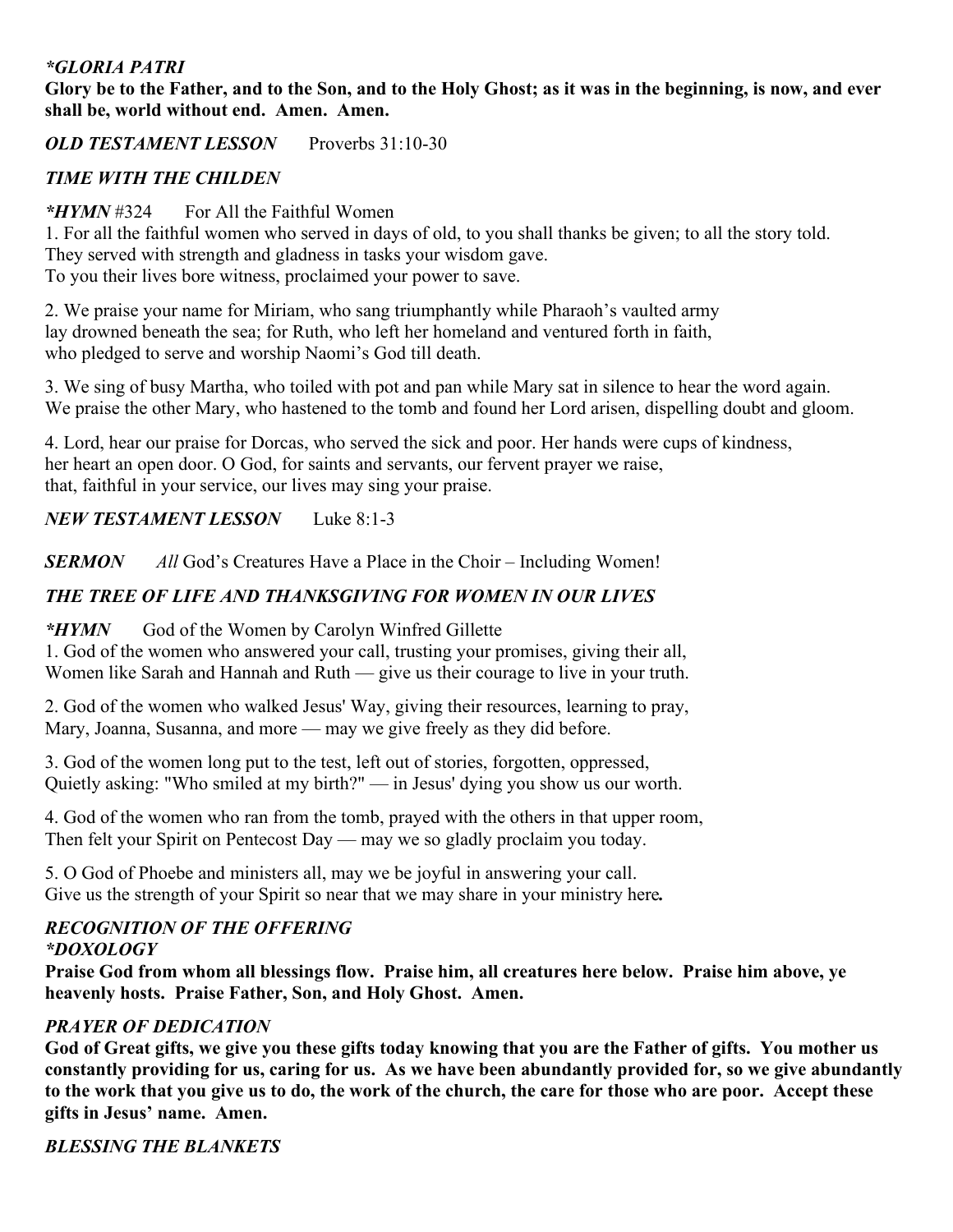## *JOYS AND CONCERNS*

## *PRAYERS OF INTERCESSION AND THE LORD'S PRAYER*

**Our Father who art in heaven, hallowed be thy name. Thy kingdom come, thy will be done, on earth as it is in heaven. Give us this day our daily bread; and forgive us our debts, as we forgive our debtors; and lead us not into temptation, but deliver us from evil. For thine is the kingdom and the power and the glory, forever. Amen.**

*\*HYMN* #849 Everyone Who Longs for the Boundless Love of God

1. Everyone who longs for the boundless love of God, everyone who hopes for the coming of God's peace, the Lord God who created all things beautiful and good loves you more than you can ever know.

2. Everyone who worships God and sings glad songs of praise, everyone who follows God's good and holy way, the Lord God who created all things beautiful and good loves you now as one of God's own.

3. God is always watching over you, God is watching you with loving eyes. God is hearing you in all your prayers; God is listening with tender, loving ears. God shines light in every dark and fearful place we go and will answer every little cry that you make, so wherever you may go follow in God's holy way and trust God to take you home. *Repeat verse 3.*

## *\*BENEDICTION*

## *POSTLUDE*



**Church Staff Susan Fall, Pastor Leanne Yerkes, Director of Music Susan Flanagan, Office Administrator Frank Orzehoski, Treasurer Mark Lempp, Grounds Keeper**



## ANNOUNCEMENTS: May 8, 2022

## **This week's carillon is in memory of Ted R. Rockafellow.**

**Vacation Bible School Sign up**: VBS will be held on June  $27 -$  July 1 for preschool  $-6$ <sup>th</sup> graders. Online registration is available at [http://vbspro.events/p/c805d3.](http://vbspro.events/p/c805d3) This year we are joining with The Anchor Presbyterian Church which is why you will find Anchor's name listed. This registration is for both churches.

**Youth Adventure Camp – July 11 – 15, 2022:** This camp is for those in  $6^{th}$  – 12<sup>th</sup> grade. Monday – Friday, 9:00-4:00, youth are invited to participate in a weeklong series of adventures. Each day the group will engage in different activities that will take them beyond the church to engage in God's creation through different environment and outdoor experiences - fishing- a day at the shore and kayaking in the Pine Barrens of NJ. Explorers are to bring their own lunch each day. Registration numbers are restricted to 10. Friends are welcome. There is a \$50 registration fee. Scholarships are available. Sign up by calling the church office. This program will be led by Pastor Su who is also looking for volunteers to help with transportation.

## **PASTOR SU'S STUDY LEAVE**

Pastor Su is going to a preaching conference the week of May 16-22. The Festival of Homiletics is like summer camp for preachers. While Pastor Su is away, pastoral emergencies will be handled by the deacons and session members. Please contact Marilyn Cook (484-688-4618) or Maggie Rash (215-534-4451) for pastoral needs.